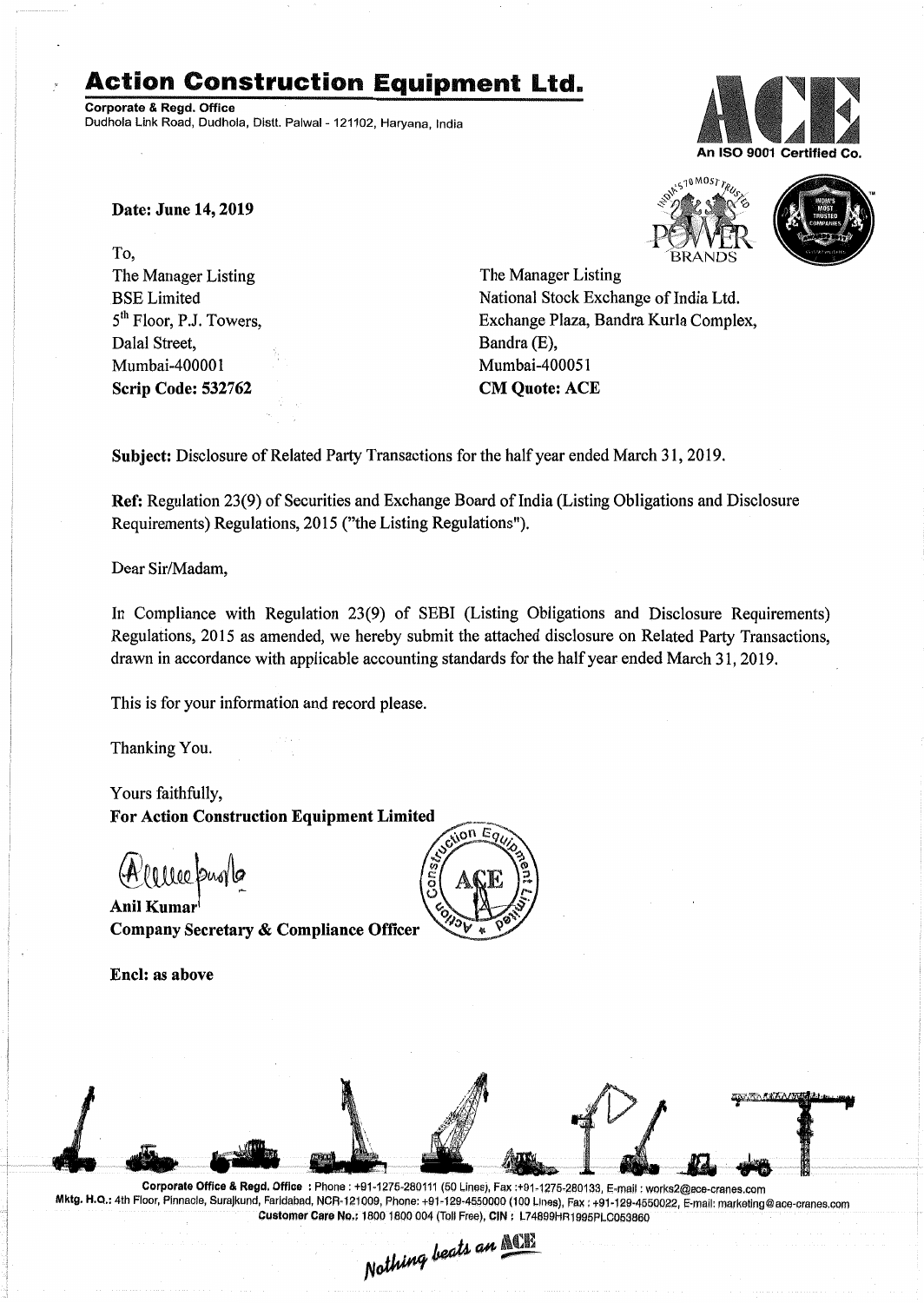

# ACTION CONSTRUCTION EQUIPMENT LIMITED

Regd, Office: Dudhola Link Road, Dudhola, Distt. Palwal-121102, Haryana Email:cs@ace-crancs.com, Phone: 01275-280111, Fax: 01275-280133, CIN:L 74899HR1995PLC053860, Websiteswww.ace-cranes.com

## RELATED PARTY TRANSACTIONS FOR THE HALF YEAR ENDED MARCH 31, 2019 (Pursuant to Regulation 23(9) of SEBI (Listing Obligations and Disclosure Requirements> Regulations, 2015, as amended)

#### 1. Name of Related Parties:

(a) Subsidiary/ies: SC Forma SA,

# (b) Associate Firm:

Namo Metals

### (c) Key management personnel:

: Chairman & Managing Director : Whole - Time Director : Whole - Time Director : Whole - Time Director : Independent Director : Independent Director : Independent Director : Independent Director : Chief Financial Officer : Company Secretary& Compliance Officer Mr. Vijay Agarwal Mrs. Mona Agarwal Mr. Sorab Agarwal Mrs. Surbhi Garg Mr. Girish Narain Mehra Mr. Keshav Chandra Agrawal Mr. Subhash Chander Verma Dr. Amar Singhal Mr. Rajan Luthra Mr. Anil Kumar

### (d) Enterprises owned or significantly influenced by Key Management Personnel or their relatives:

VMS Equipment Private Limited ACE Emergency Response Trust ACE Employees Group Gratuity Scheme Trust

### 2. Transactions with related party:

### (a) Transactions with Subsidiaries, Associates, significantly influenced enterprises:

|                              |                                                |                    |                                               | (Rs. in Lakhs) |
|------------------------------|------------------------------------------------|--------------------|-----------------------------------------------|----------------|
| <b>Nature of Transaction</b> | <b>VMS Equipment</b><br><b>Private Limited</b> | <b>Namo Metals</b> | <b>ACE Emergency</b><br><b>Response Trust</b> | <b>Total</b>   |
| Sale of Goods                | 568.37                                         |                    |                                               | 568.37         |
| Purchase of Goods            | 50.00                                          |                    |                                               | 50.00          |
| Rent Received                | 1.22                                           |                    | 0.53                                          | 1.75           |
| Donations Paid               | -                                              |                    | 83.90                                         | 83.90          |
| License Fee Paid             |                                                | -                  |                                               |                |
| Investment in equity         | -                                              | (3.03)             |                                               | (3.03)         |

 $-Paze 1 of 2$ 



for Action Construction Faulpment Limited

Raian Luthr Chief Financial Officer (CF